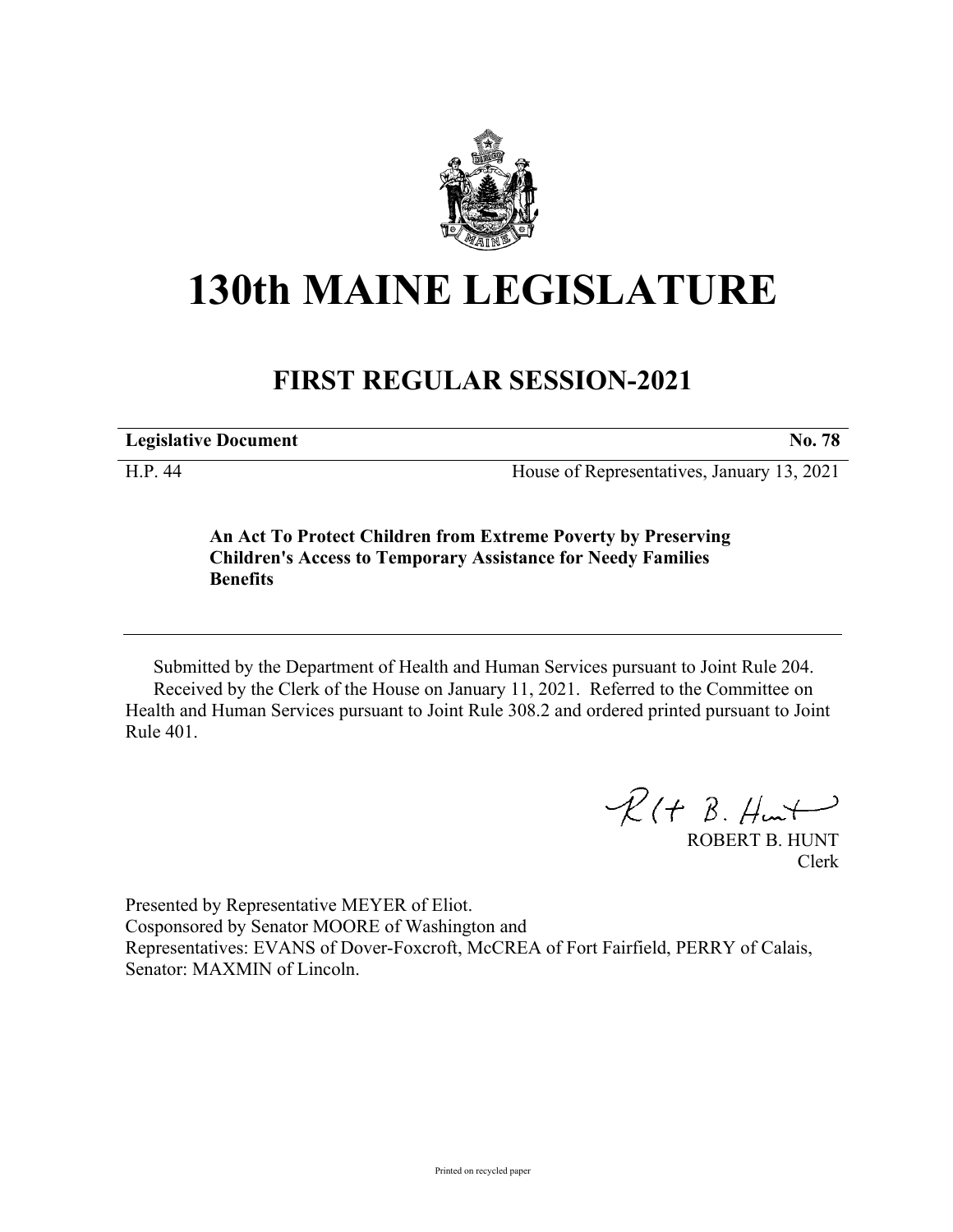1 **Be it enacted by the People of the State of Maine as follows:**

2 **Sec. 1. 22 MRSA §3763, sub-§1,** as amended by PL 2013, c. 588, Pt. D, §4, is 3 further amended to read:

4 **1. Family contract.** During the TANF orientation process, a representative of the 5 department and the TANF recipient shall enter into a family contract. The family contract 6 must state the responsibilities of the parties to the agreement including, but not limited to, 7 cooperation in child support enforcement and determination of paternity, the requirements 8 of the ASPIRE-TANF program and referral to parenting activities and health care services. 9 Except as provided in section 3762, subsection 4, refusal to sign the family contract or to 10 abide by the provisions of the contract, except for referral to parenting activities and health 11 care services, will result in termination of benefits under subsection 1-A. Failure to comply 12 with referrals to parenting activities or health care services without good cause will result 13 in a review and evaluation of the reason for noncompliance by the representative of the 14 department and may result in sanctions. Written copies of the family contract and a notice 15 of the right to a fair hearing must be given to the individual. The family contract must be 16 amended in accordance with section 3788 when a participant enters the ASPIRE-TANF 17 program and when participation review occurs.

- 18 Benefits that have been terminated under subsection 1-A must be restored once the 19 noncomplying adult recipient signs a new family contract and complies with its provisions.
- 20 **Sec. 2. 22 MRSA §3763, sub-§1-A,** as enacted by PL 2011, c. 380, Pt. PP, §4, is 21 amended to read:

22 **1-A. Partial and full termination of benefits.** Benefits under this chapter must be 23 terminated by the department under the provisions of subsection 1 and sections 3785 and 24 3785-A as follows: in accordance with this subsection. If an adult recipient fails to meet 25 the conditions of a family contract, the department shall reduce the family's amount of 26 assistance by terminating benefits that apply to that noncomplying adult.

- 27 A. For a first failure to meet the conditions of a family contract, termination of benefits 28 **applies to the adult recipient;**
- 29 B. For a first failure to meet the conditions of a family contract for which termination 30 of benefits under paragraph A lasts for longer than 90 days and for a 2nd and 31 subsequent violation, termination of benefits applies to the adult recipient and the full 32 family unit; and
- 33 C. Prior to the implementation of a full family unit sanction, the department shall offer 34 the adult recipient an opportunity to claim good cause for noncompliance as described 35 in section 3785.
- 36 Benefits that have been terminated under this subsection must be restored once the 37 noncomplying adult recipient signs a new contract under subsection 1 and complies with 38 the provisions of the family contract.
- 39 **SUMMARY**
- 40 Under current law, the Department of Health and Human Services terminates 41 assistance under the Temporary Assistance for Needy Families program to the entire 42 family, including children, if the children's parent fails to comply with requirements of the